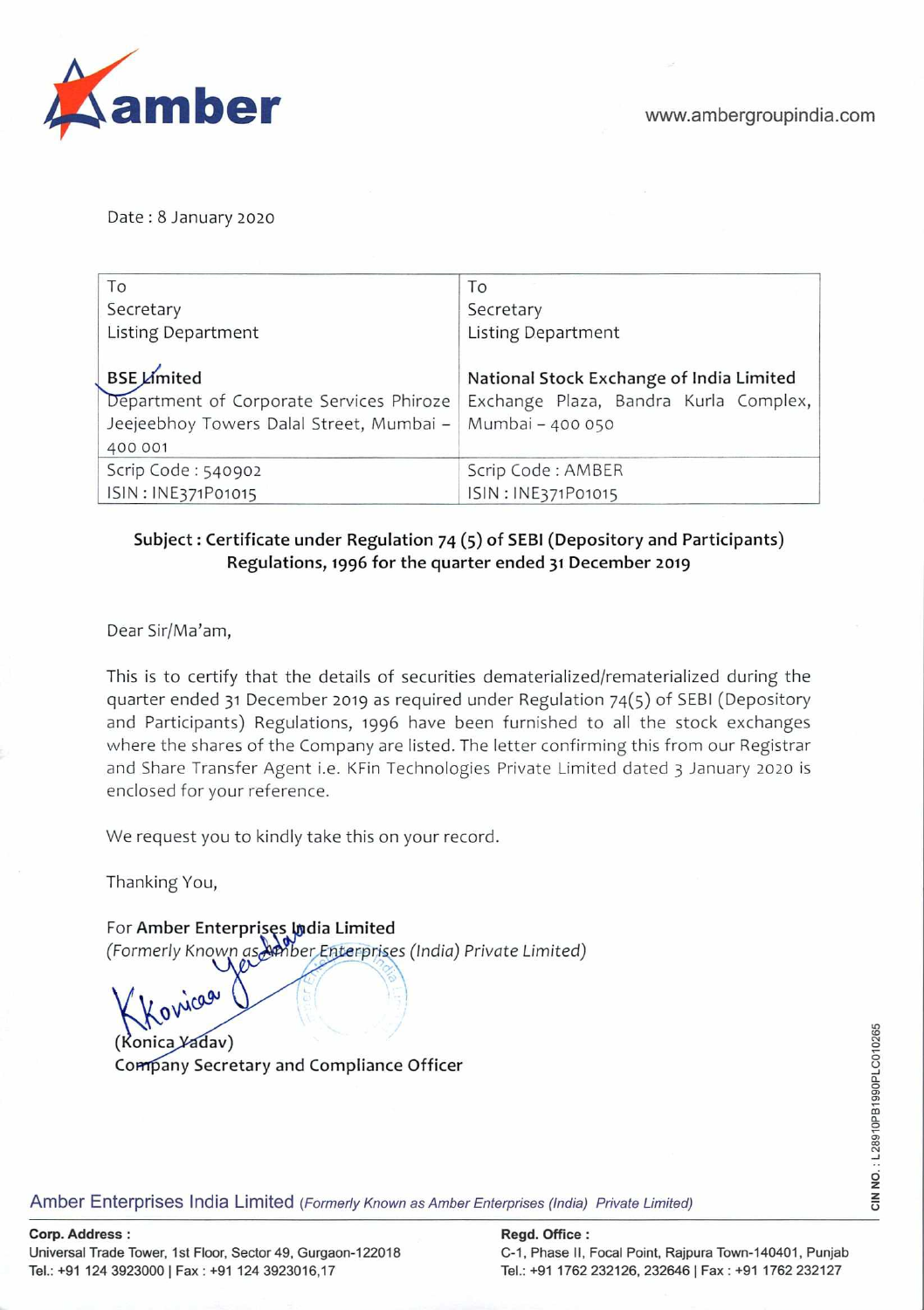**kFI** NTECH

KFIN/MRVS/NSDL/74 (5) E/i Date: 03/01/2020

NATIONAL SECURITIES DEPOSITORY LIMITED TRADE WORLD 4TH FLOOR KAMALA MILLS COMPOUND SENAPATI BAPAT MARG LOWER PAREL MUMBAI - 400 013

Dear Sir(s), Sub: Certificate under Regulation 74(5) for the quarter ended December 31, 2019

ate Lin

We as Registrars, Share Transfer and Depository Services agents of the AMBER ENTERPRISES INDIA LIMITED, certify that the details of securities dematerialized/rematerialized during the aforesaid period, as required under Regulation 74(5) of SEBI (Depositories and participants) Regulations 2018 have been furnished to all the Stock Exchanges where the shares of the company are listed.

Thanking you,

Yours faithfully, For KFIN TECHNOLOGIES PRIVATE LIMITED



VARALAKS HMI ASST . General Manager

CC TO:

THE COMPANY SECRETARY AMBER ENTERPRISES INDIA LIMITED Universal Trade Tower, 1st Floor Sector-49, Sohna Road, Gurgaon 122018

> KFin Technologies Private Umited (Formerly known as Karvy Fintech Private Limited) Registered & Corporate Office

"Selenium Tower-B", Plot No. 31 & 32, Gachibowli, Financial District, Nanakramguda, Serilingampally, Hyderabad - 500032, Telangana. Ph.: +91 40 6716 2222, 3321 1000 | www.kfintech.com | CIN: U72400TG2017PTC117649